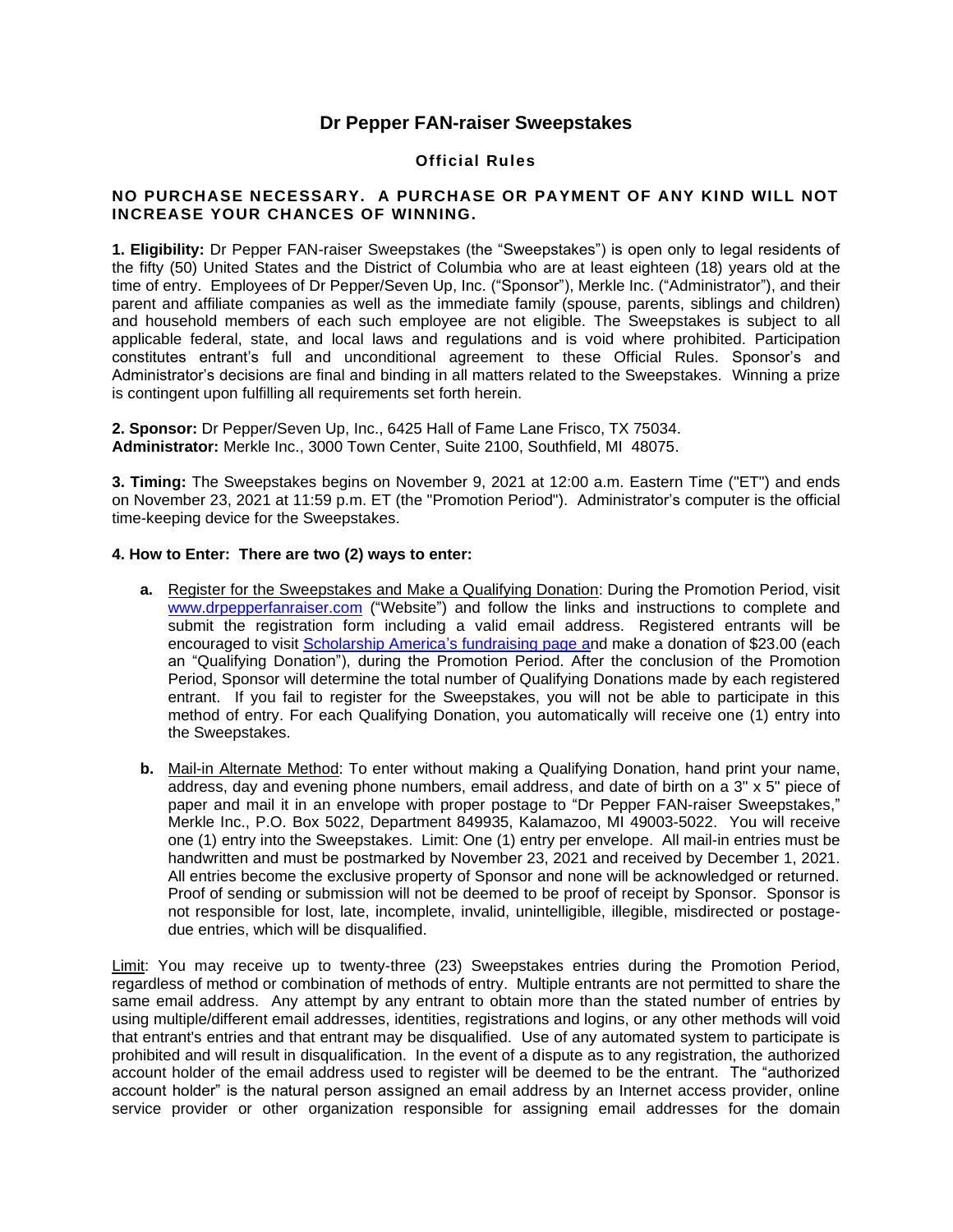associated with the submitted address. Each potential winner may be required to show proof of being an authorized account holder.

Bonus Sweepstakes Opportunities:

- a. Twitter Share: Follow the links and instructions to click on the Twitter Share button to Tweet a message about the Sweepstakes on Twitter. By doing so, you will receive one (1) bonus Sweepstakes entry. Limit: Up to one (1) bonus Sweepstakes entry, per email address/person, during the Promotion Period.
- b. Mail-In Alternate Method of Entry: To receive your bonus Sweepstakes entry without entering online, hand print your name, address, day and evening phone numbers, email address, and date of birth on a 3" x 5" piece of paper and mail it in an envelope with proper postage to "Dr Pepper FAN-raiser Sweepstakes – Bonus Sweepstakes Entry," c/o Merkle Inc., P.O. Box 5022, Department 849935, Kalamazoo, MI 49003-5022. You will receive one (1) bonus entry into the Sweepstakes. Limit: One (1) bonus Sweepstakes entry per envelope. All mail-in entries must be handwritten and must be postmarked by November 23, 2021 and received by December 1, 2021. All entries become the exclusive property of Sponsor and none will be acknowledged or returned. Proof of sending or submission will not be deemed to be proof of receipt by Sponsor. Sponsor is not responsible for lost, late, incomplete, invalid, unintelligible, illegible, misdirected or postage-due entries, which will be disqualified.

Limit: You may receive one (1) bonus Sweepstakes entry during the Promotion Period, regardless of method or combination of methods of entry.

**5. Drawings:** Administrator is an independent judging organization whose decisions as to the administration and operation of the Sweepstakes and the selection of the potential winners are final and binding in all matters related to the Sweepstakes. Administrator will randomly select the potential Sweepstakes winners from all eligible entries received during the Promotion Period, on or around December 8, 2021. The potential winners will be notified by email, mail or phone. Each potential winner of a prize valued at \$600.00 or more (or parent/legal guardian if winner is a minor in his/her state of residence) will be required to sign and return a Declaration of Compliance, Liability Waiver and where not prohibited a Publicity Release ("Declaration") which must be received by Administrator within five (5) days of the date notice or attempted notice is sent, in order to claim his/her/their prize. Potential First Prize winners may be required to provide their name, home mailing address (P.O. Boxes may not be permitted), and date of birth to confirm eligibility and for purposes of prize fulfillment within five (5) days of the date notice or attempted notice is sent, in order to claim his/her/their prize. If a potential winner of any prize cannot be contacted, fails to sign and return the Declaration or provide any other requested information within the required time period (if applicable), or the prize is returned as undeliverable, the potential winner forfeits his/her/their prize. Receiving a prize is contingent upon compliance with these Official Rules. In the event that a/the potential winner is disqualified for any reason or forfeits the prize, Sponsor will award the applicable prize to an alternate winner by random drawing from among all remaining eligible entries. Only three (3) alternate drawings will be held, after which the prize will remain un-awarded.

**6. Prizes:** ONE (1) GRAND PRIZE: A trip for two (2) to an undisclosed location of an upcoming Dr Pepper commercial film set in the continental United States. Trip package includes round trip, coachclass air transportation for two (2) from a major airport near winner's home (determined by Sponsor in its sole discretion) to an airport nearby the set location; three (3) nights' accommodations at a hotel determined by Sponsor in its sole discretion (single room, double occupancy); and \$6,975.00 spending money. Prize also includes winner's framed portrait hung in the Dr Pepper Museum; two (2) Dr Pepper Museum "Extreme Pepper Experience" tickets; and a FANtastic chocolate kit. Winner must complete the trip on the dates determined by Sponsor in its sole discretion or prize will be forfeited. Trip must be booked at least twenty-one (21) days prior to departure. Travel and accommodations are subject to availability and blackout dates. Travel must be round trip. Sponsor will determine airline and flight itinerary in its sole discretion. No refund or compensation will be made in the event of the cancellation or delay of any flight. Travel is subject to the terms and conditions set forth in this Sweepstakes, and those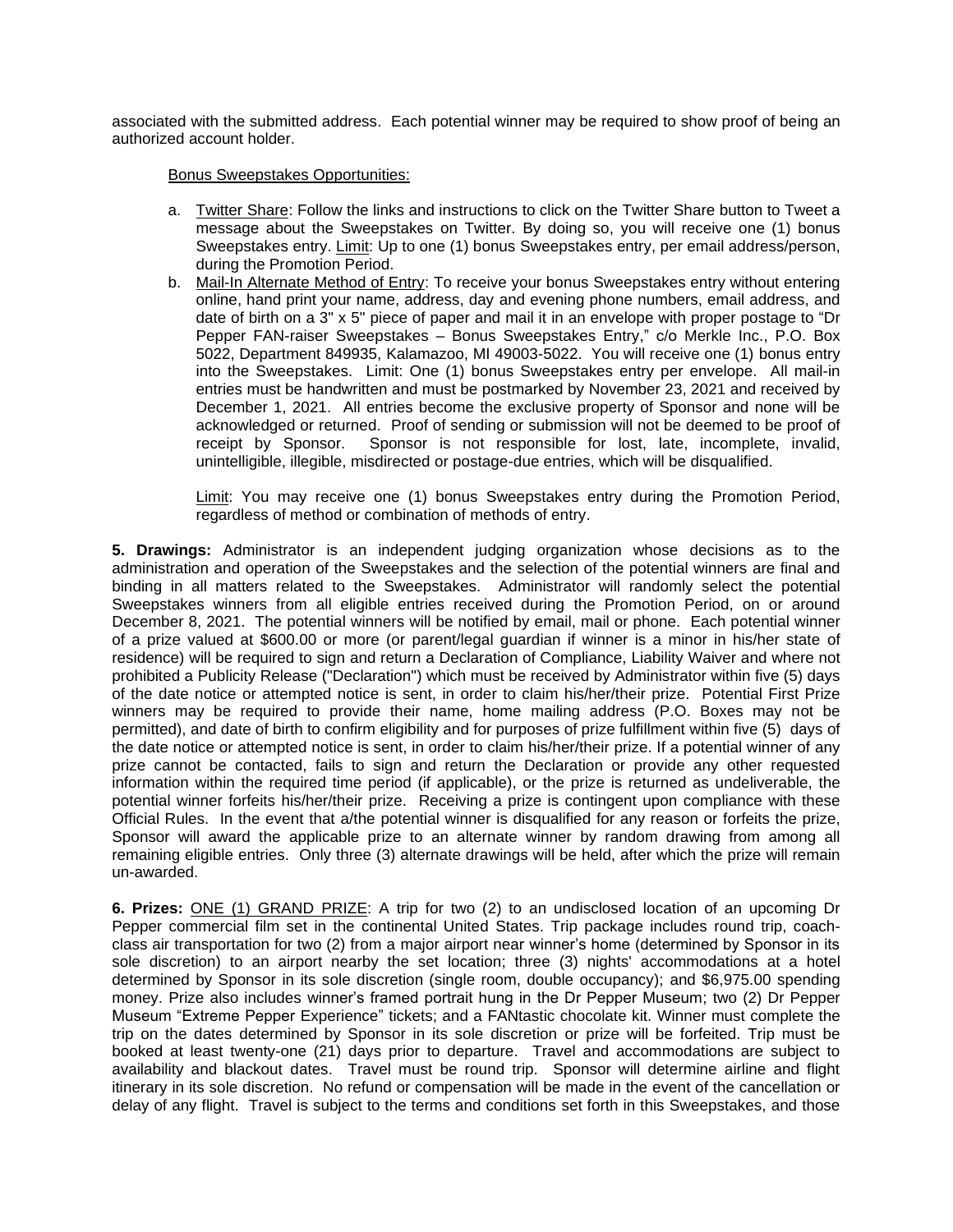set forth by the Sponsor's airline carrier of choice as detailed in the passenger ticket contract. All expenses and incidental travel costs not expressly stated in the package description above, including but not limited to, ground transportation, meals, incidentals, gratuities, passenger tariffs or duties, airline fees, surcharges, airport fees, service charges or facility charges, personal charges at lodging, security fees, taxes or other expenses are the responsibility solely of winner. Unless child of winner, travel companion must be eighteen (18) years of age or older as of the date of departure or a sibling/friend of winner with the appropriate parental permissions and releases and must travel on same itinerary and at the same time as the winner. If winner is a minor in his/her state of residence, travel companion must be winner's parent/legal guardian. Travel companion must execute liability/publicity releases prior to issuance of travel documents. Travel restrictions, conditions and limitations may apply. **Winner and travel companions are responsible for complying with any COVID-19 requirements set forth by airline, hotels/accommodations, event venues or other vendors offering services that are part of the trip prize. Failure to comply with any required COVID-19 requirements, may result in forfeiture of select elements of the prize or the entire prize. Forfeiture of select elements of the trip due to failure to meet these requirements will not impact the value of the trip as reported on an IRS Form 1099**. If in the judgment of Sponsor air travel is not required due to winner's proximity to prize location, ground transportation will be substituted for round trip air travel at Sponsor's sole discretion. Sponsor will not replace any lost, mutilated, or stolen tickets, travel vouchers or certificates. Approximate Retail Value ("ARV"): \$9,125.00. Actual value may vary based on airfare fluctuations and distance between departure and destination. Winner will not receive difference between actual and approximate retail value. If the Grand Prize winner is asked to be in the commercial solely at Sponsor's discretion, the winner will be required to fill out and sign a talent release form. The Grand Prize winner will be required to agree that Sponsor and/or respective agents will be taking video or photographs and/or otherwise record aspects of the commercial ("Prize Footage"). Winner agrees that Sponsor shall own the Prize Footage and that Sponsor, and respective designees, assigns and licensees shall have the right to edit, exploit, adapt, distribute, post, create derivative works of, and otherwise use the Prize Footage, in whole or in part, and in combination with other materials, in any manner, for any advertising, promotional, trade, commercial or other purposes in any and all media, now or hereafter devised, worldwide in perpetuity, without further payment or consideration, notification or permission.

NINE (9) FIRST PRIZES: FANtastic Chocolate Kit including two 12 oz cans of the limited run flavor, Dr Pepper FANtastic Chocolate in an exclusive mailer. ARV: \$30.00.

Prizes are non-transferable and no substitution will be made except as provided herein at the Sponsor's sole discretion. Sponsor reserves the right to substitute a prize for one of equal or greater value if the designated prize should become unavailable for any reason. Winners are responsible for all taxes and fees associated with prize receipt and/or use. Odds of winning a prize depend on the number of eligible entries received during the Promotion Period. Maximum one prize per entrant; ARV ranges.

**7. Release:** By receipt of any prize, winners agree to release and hold harmless Sponsor, Classy, Administrator, and their respective subsidiaries, affiliates, suppliers, distributors, advertising/promotion agencies, and prize suppliers, and each of their respective parent companies and each such company's officers, directors, employees and agents (collectively, the "Released Parties") from and against any claim or cause of action, including, but not limited to, personal injury, death, or damage to or loss of property, arising out of participation in the Sweepstakes or receipt or use or misuse of any prize.

**8. Publicity:** Except where prohibited, participation in the Sweepstakes constitutes each winner's consent to Sponsor's and its agents' use of winner's name, likeness, photograph, Prize Footage, voice, opinions and/or hometown and state for promotional purposes in any media, worldwide, without further payment or consideration.

**9. General Conditions:** Sponsor reserves the right to cancel, suspend and/or modify the Sweepstakes, if any fraud, technical failures, human error, or any other factor impairs the integrity or proper functioning of the Sweepstakes, or any event or cause beyond Sponsor's control (e.g. events such as natural calamities, national emergencies, wide spread illnesses, declarations of war, acts of God, acts of terrorism) interferes with any aspect of the Sweepstakes, including but not limited to fulfillment of the